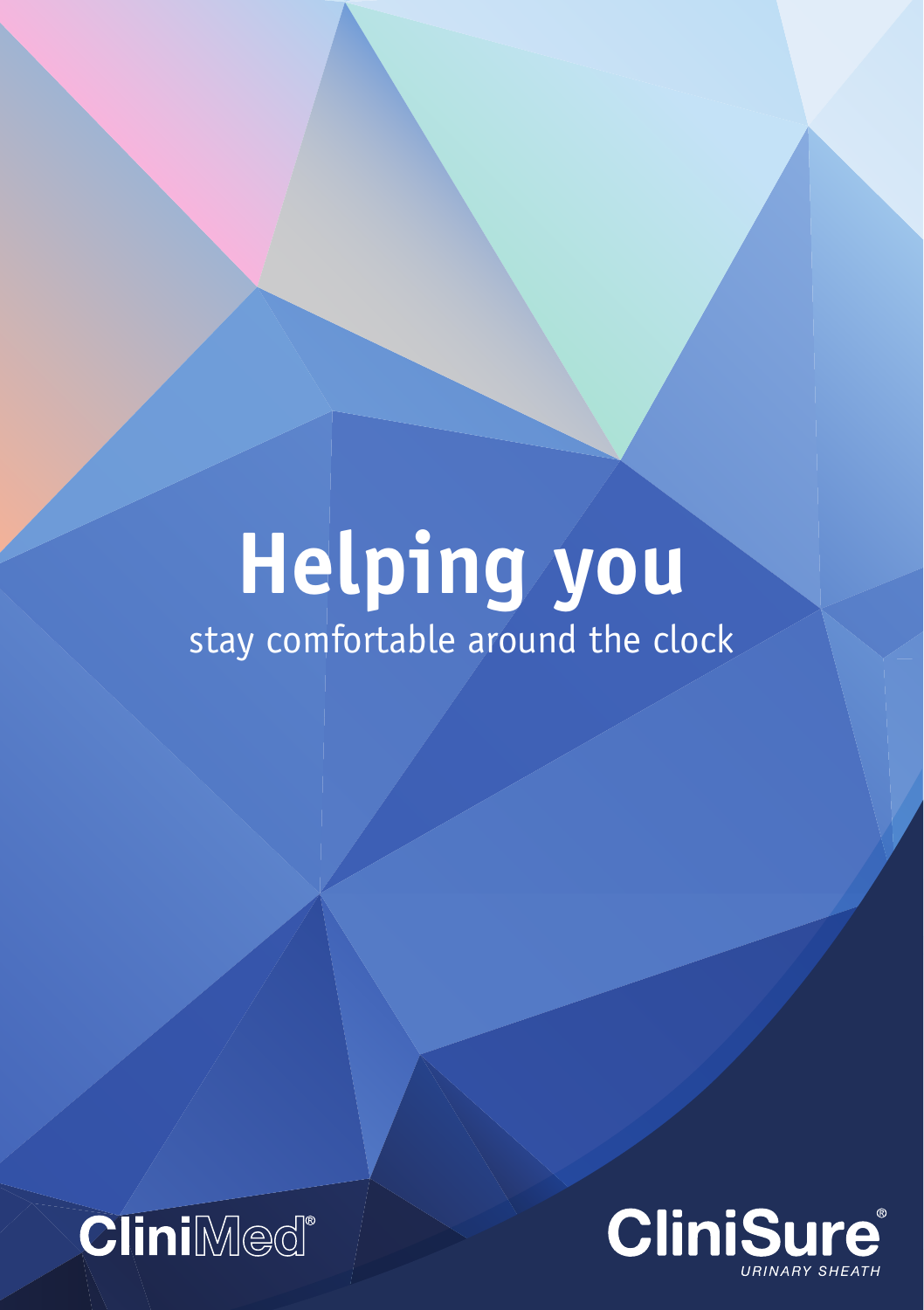# **Table of contents**

| <b>Contents</b>                                    | Page |
|----------------------------------------------------|------|
|                                                    |      |
|                                                    |      |
|                                                    |      |
|                                                    |      |
|                                                    |      |
|                                                    |      |
|                                                    |      |
| Continence care with CliniSure urinary sheaths  12 |      |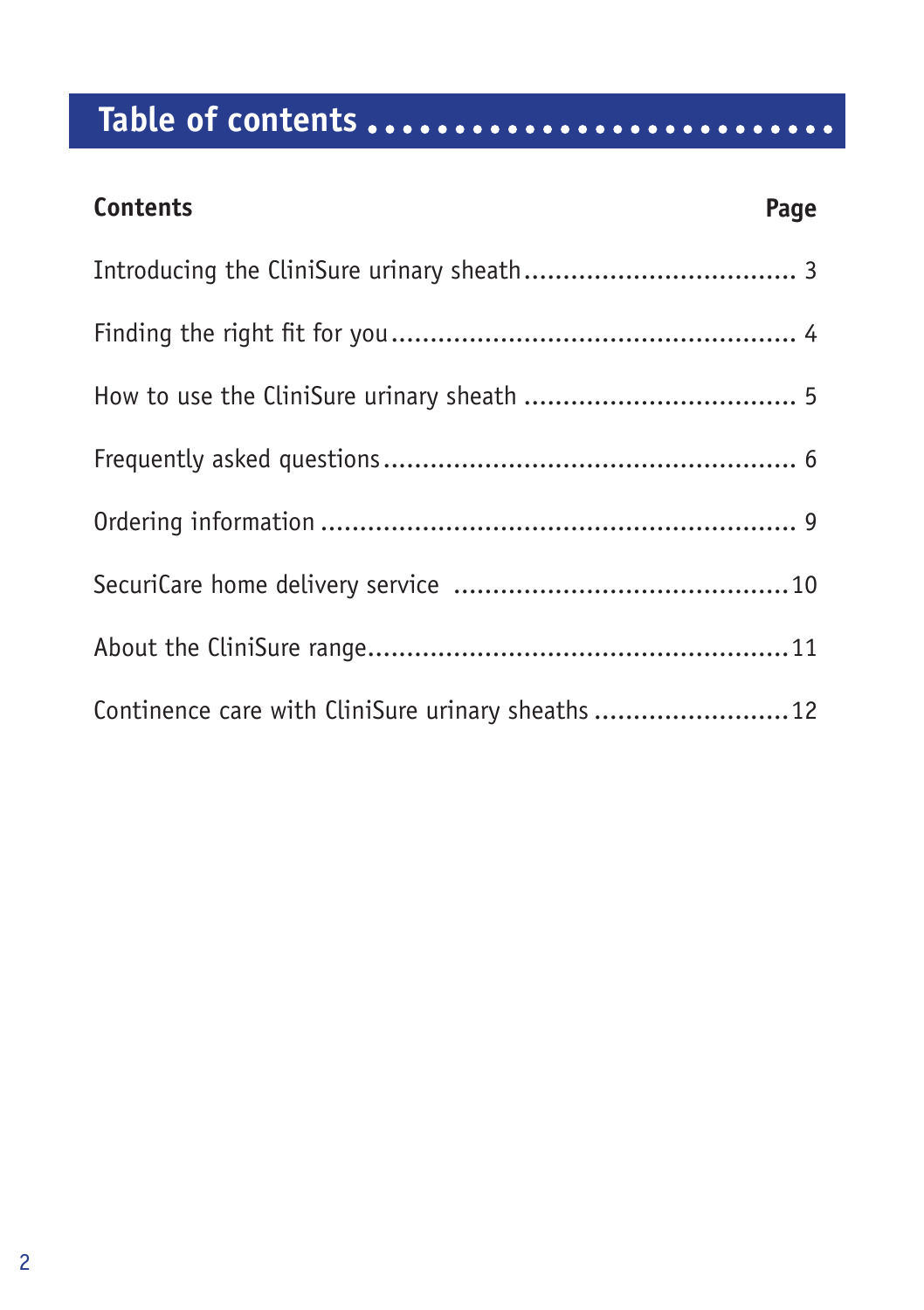## <span id="page-2-0"></span>**Introducing the CliniSure urinary sheath**

The CliniSure sheath is a soft silicone sleeve that fits over your penis to help urine drain away from the body and into a drainage bag. Both the sheath and packaging have been designed with helpful features to ensure your peace of mind.



**This booklet provides information on how to use the CliniSure urinary sheath successfully. Please note that this booklet is a guide and should be used alongside the advice and information given to you by your healthcare professional.**

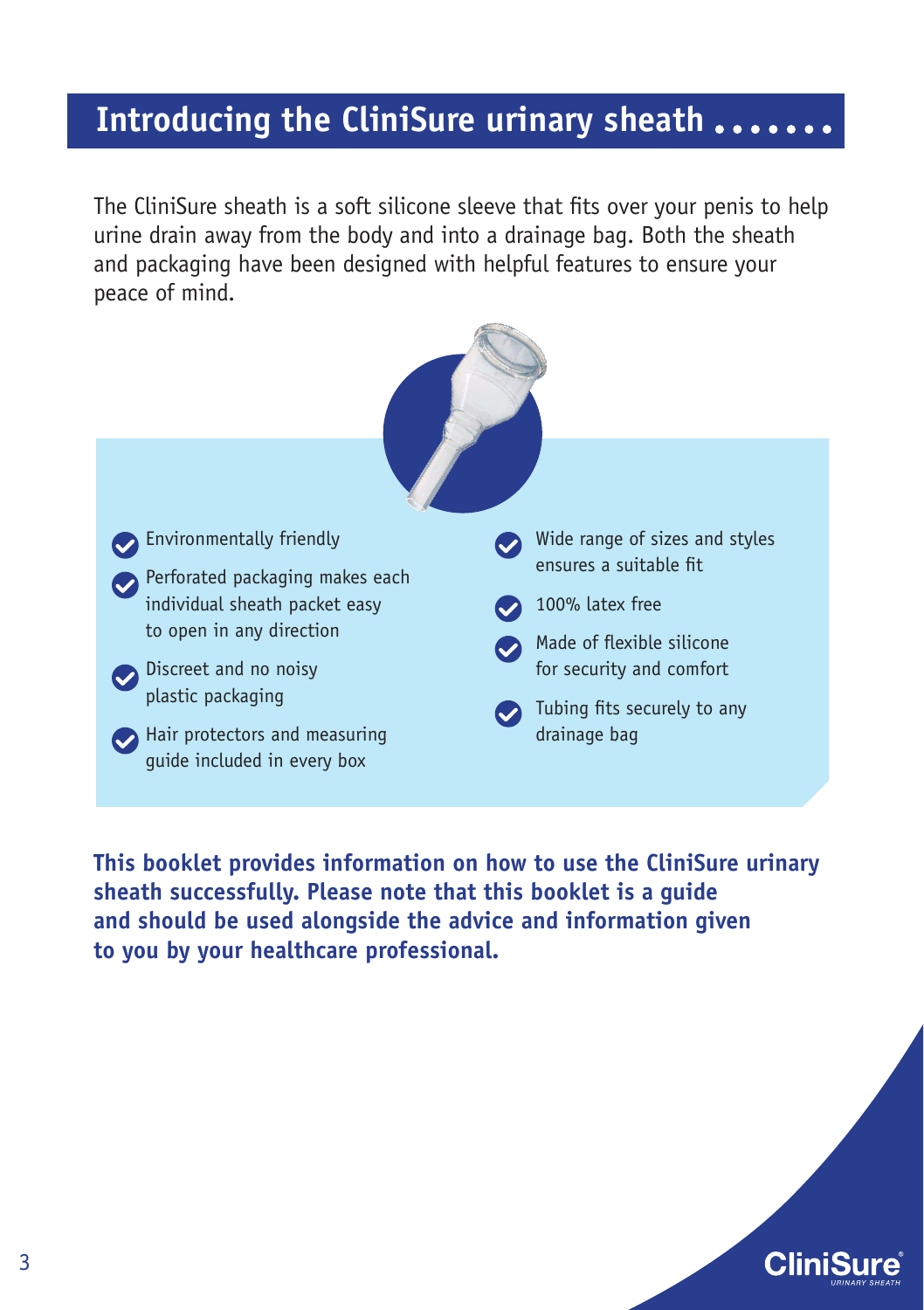### <span id="page-3-0"></span>**Finding the right fit for you**

**CliniSure urinary sheaths are available in five different sizes and three different styles to ensure a comfortable and secure fit.**

Before you use the CliniSure urinary sheath for the first time, it's important to make sure you get the correct size and style of sheath. Getting the correct fit will allow natural movement without being too loose or too tight.

### **There is a sizing guide provided along with this**



**booklet** to help you check which option is right for you. Even if you have used a different brand of sheath before, always measure using the CliniSure urinary sheath guide provided to ensure an accurate fit.

The sizing guide should be used when your penis is flaccid. Place the guide midway along your penis at the widest point and check the different sizes until you find one that fits snugly with no gaps. If you measure between two sizes, you should choose the tighter option.

**If you are unsure which size to use or need any help with sizing, please ask your healthcare professional.**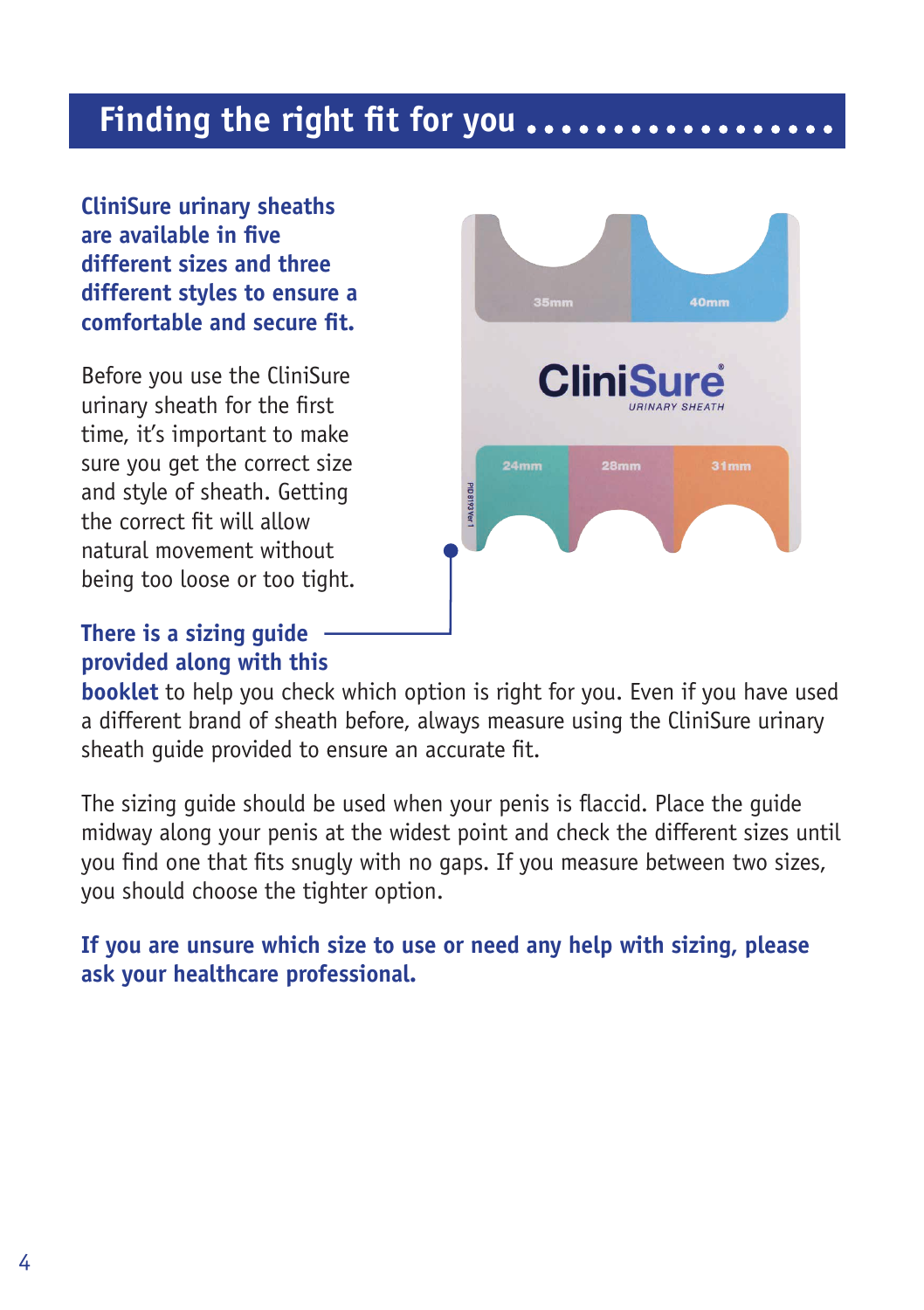# <span id="page-4-0"></span>**How to use the CliniSure urinary sheath**



#### **Step 1**

Wash your hands and dry thoroughly before application of the urinary sheath.



**Step 2** 

Wash your penis with warm water and plain non-moisturising soap and dry thoroughly.



#### **Step 3**

If this is the first time you are using the CliniSure urinary sheath, use the measuring guide provided to ensure you are using the correct size and style of sheath.



#### **Step 4**

If necessary, trim any pubic hair or use one of the hair protectors provided. Do not shave as this may cause irritation.



#### **Step 5**

Tear along the perforation of the individual pack to remove the sheath, trying not to touch the adhesive.

#### **Please note**

In order to provide you with a more sustainable product and remove unnecessary plastic, CliniSure sheaths do not have a plastic protective cap. When you first open the CliniSure sheath pouch, you may find that the sheath is slightly misshapen. In the event of this happening, simply unroll the sheath one turn and it will pop back into shape ready to use.

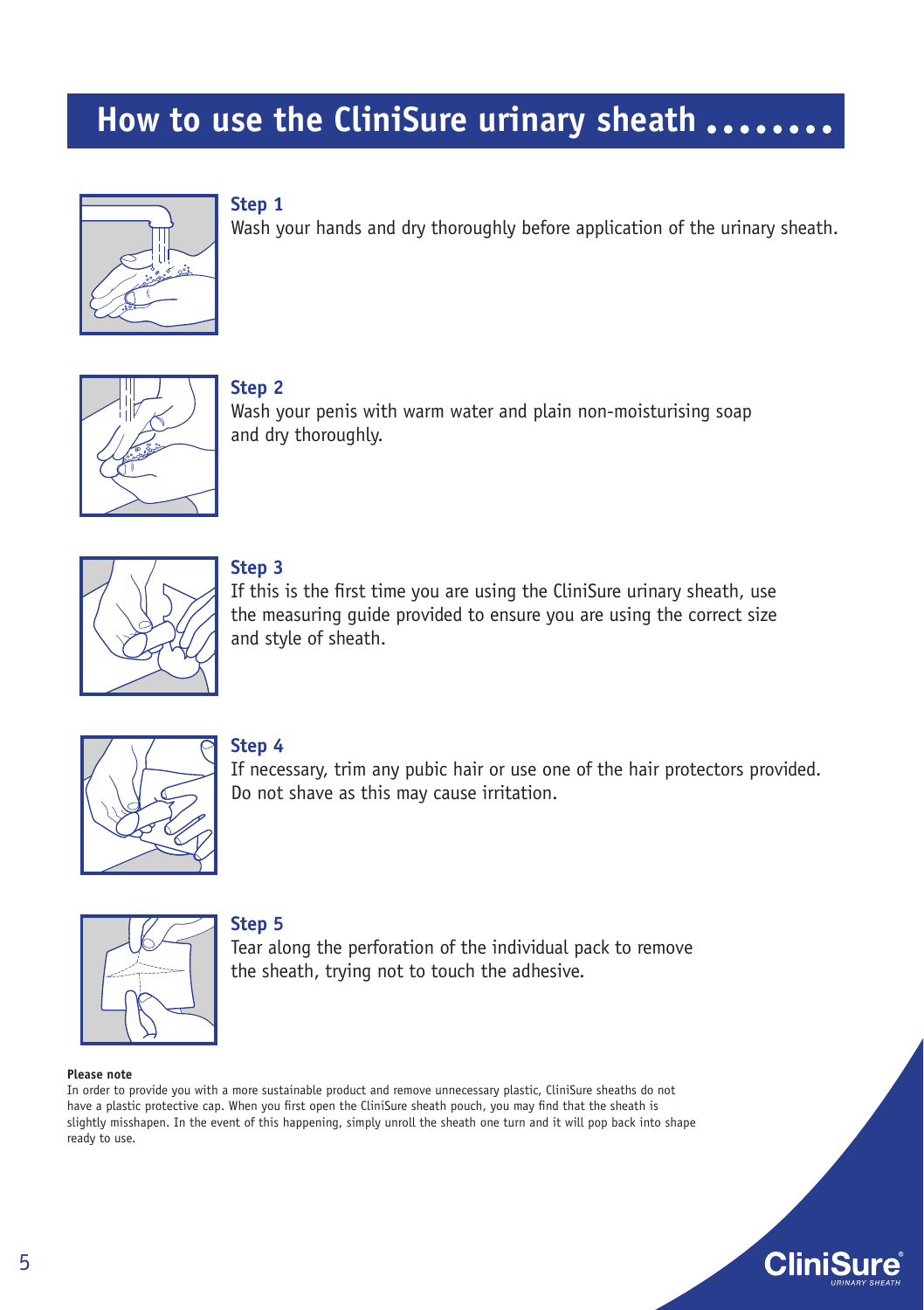

#### **Step 6**

If required use a barrier wipe, such as LBF® . If present, ensure your foreskin is forward covering the glans. Position the sheath over the penis. Unroll the sheath along the shaft of the penis, keeping it straight and ensuring the end of the sheath is fully unrolled.



#### **Step 7**

Hold the sheath in place with your hand for up to 1 minute, or until you feel that the sheath is secure. This will help warm and activate the adhesive and ensure a secure fit.



#### **Step 8**

Connect the sheath to a drainage bag taking care not to twist it and ensure the bag is in the closed position before you attach the connector to the spout of the sheath. Refer to the manufacturer's instructions for use.

#### **Please note**

The CliniSure urinary sheath is a single-use product and should be changed every 24 hours, but this may vary between users. Please speak to your healthcare professional for advice. Always check your skin between applications. If your skin becomes irritated whilst using this product, you should stop using the CliniSure urinary sheath and speak to your healthcare professional, who will advise if you can continue to use it.

# **Removal**



#### **Step 1**

Use warm soapy water to remove the sheath. If the sheath does not release by soaking in warm water, use a medical adhesive such as CliniPeel® .



#### **Step 2**

Dispose of the sheath in a waste bin, do not flush down the toilet and wash your hands.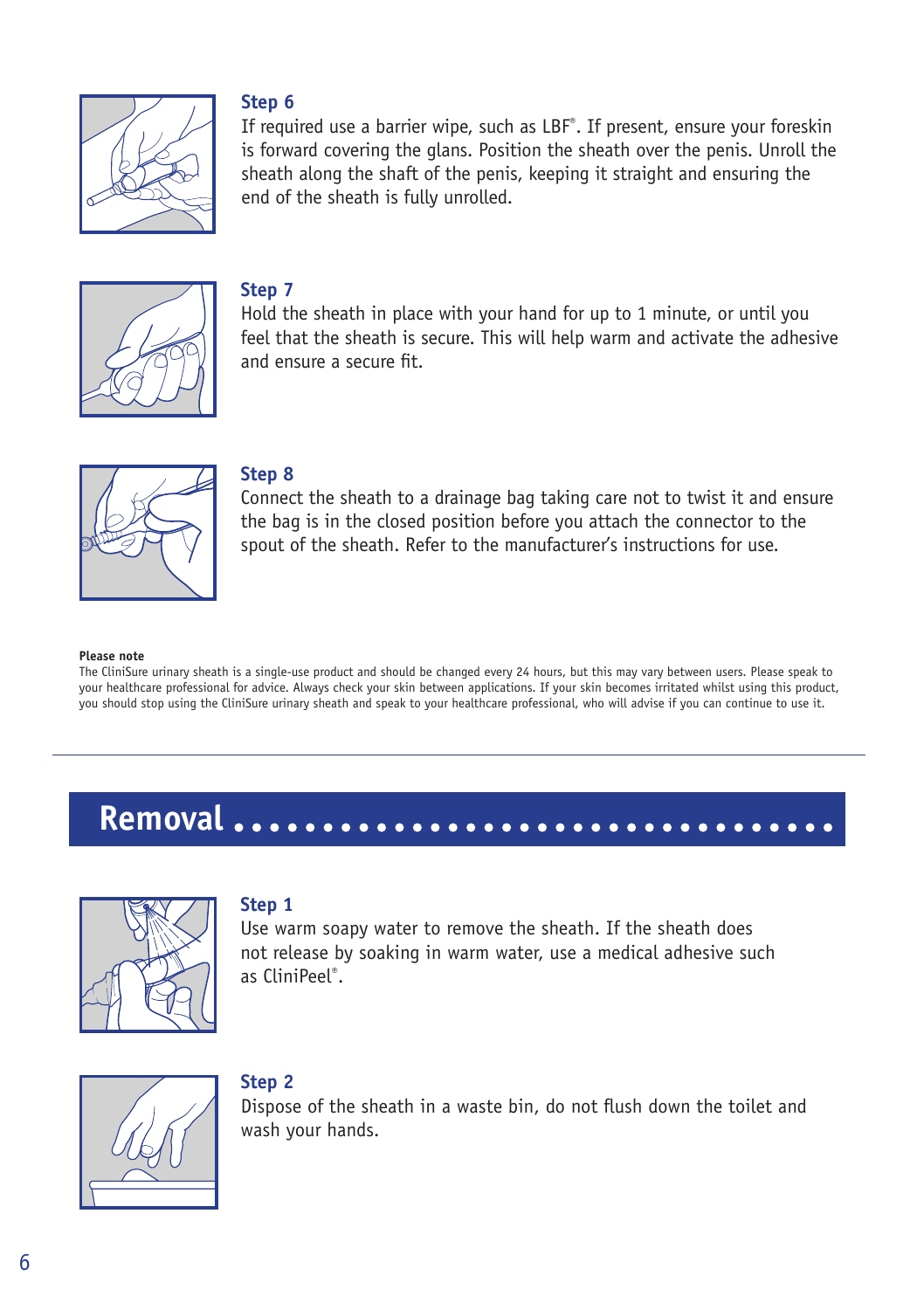# <span id="page-6-0"></span>**Frequently asked questions**

### *Why do I need to use a urinary sheath?*

Your healthcare professional has recommended a urinary sheath to help with moderate/heavy incontinence. When fitted properly, sheaths can protect from leakage better than a pad. Sheaths can be useful whatever your lifestyle, but they can be particularly helpful if you want to go out or participate in activities where you will not have access to a toilet.

### *Will the urinary sheath be visible under my clothes?*

Urinary sheaths and drainage bags are designed to be discreet when worn under your clothes, so no one will know you are wearing them. For added security, you may choose to use a tube securement device such as CliniFix® to secure the drainage bag close to your leg.

### *How do I choose the right size sheath?*

Please use the measuring guide enclosed and measure your penis at the widest point. If you measure between two sizes, the tighter option should be selected. Please see page 4 for more information.

### *How often should I change my sheath?*

Your sheath should be changed every 24 hours. Use warm water and plain, nonmoisturising soap to remove the sheath. If the sheath does not release by soaking in warm water, use a non-sting medical adhesive such as CliniPeel®.

### *How should I dispose of my sheath?*

The used sheath can be disposed of in a normal waste bin. Although the sheath itself is not recyclable, all the CliniSure urinary sheath packaging is recyclable, including the individual sheath packet, the box and the measuring guide.

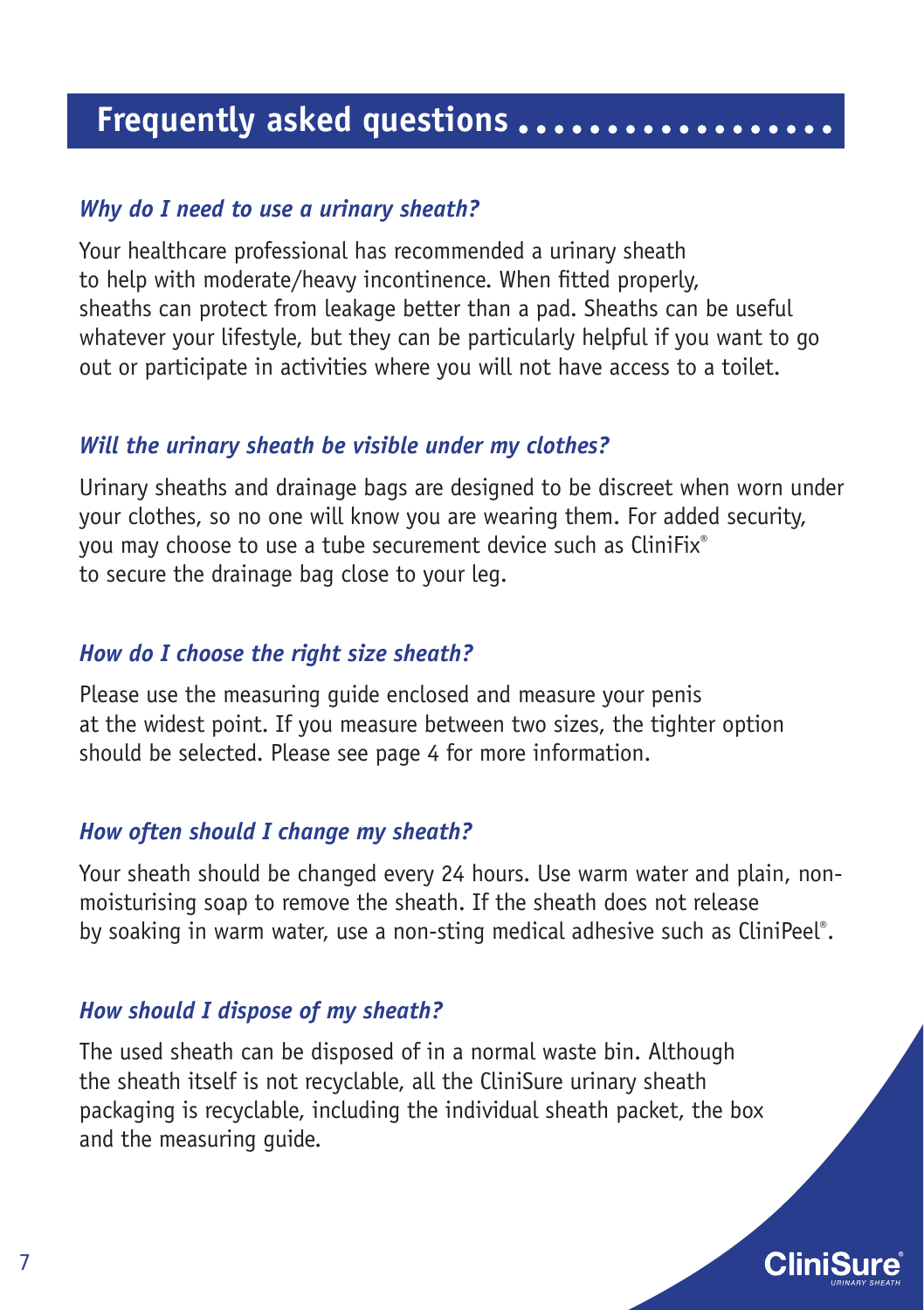### *Can I reuse a sheath?*

No. You should throw away your sheath after each use and apply a new one.

### *What do I do if my sheath does not appear to be sticking properly?*

Ensure you have washed your penis with warm water and plain, non-moisturising soap. Make sure you dry thoroughly, as leaving moisture on your skin may prevent the adhesive from sticking correctly. If required, you may also use a barrier wipe such as LBF.

### *What do I do if my sheath appears to be leaking?*

Check that your pubic hair has been trimmed back sufficiently or use the hair protector provided when applying the urinary sheath.

If pubic hair is not kept out of the way when fitting the sheath, this can form a channel for urine to leak down. Make sure the drainage bag is connected correctly with no kinks in the tubing and is not leaking from the connection point. Make sure that you do not wear tight underwear or incontinence pads that may block the flow of urine.

#### *How do I use a hair protector?*

Slide the hair protector down your penis so that it covers any pubic hair. Once you have applied the urinary sheath, the hair protector can be removed by simply ripping the paper.

### *How should I store my box of sheaths?*

Store the box of CliniSure urinary sheaths in a cool, dry place away from direct sunlight. Each sheath is individually wrapped. Please keep the sheath in its packaging until you are ready to use it.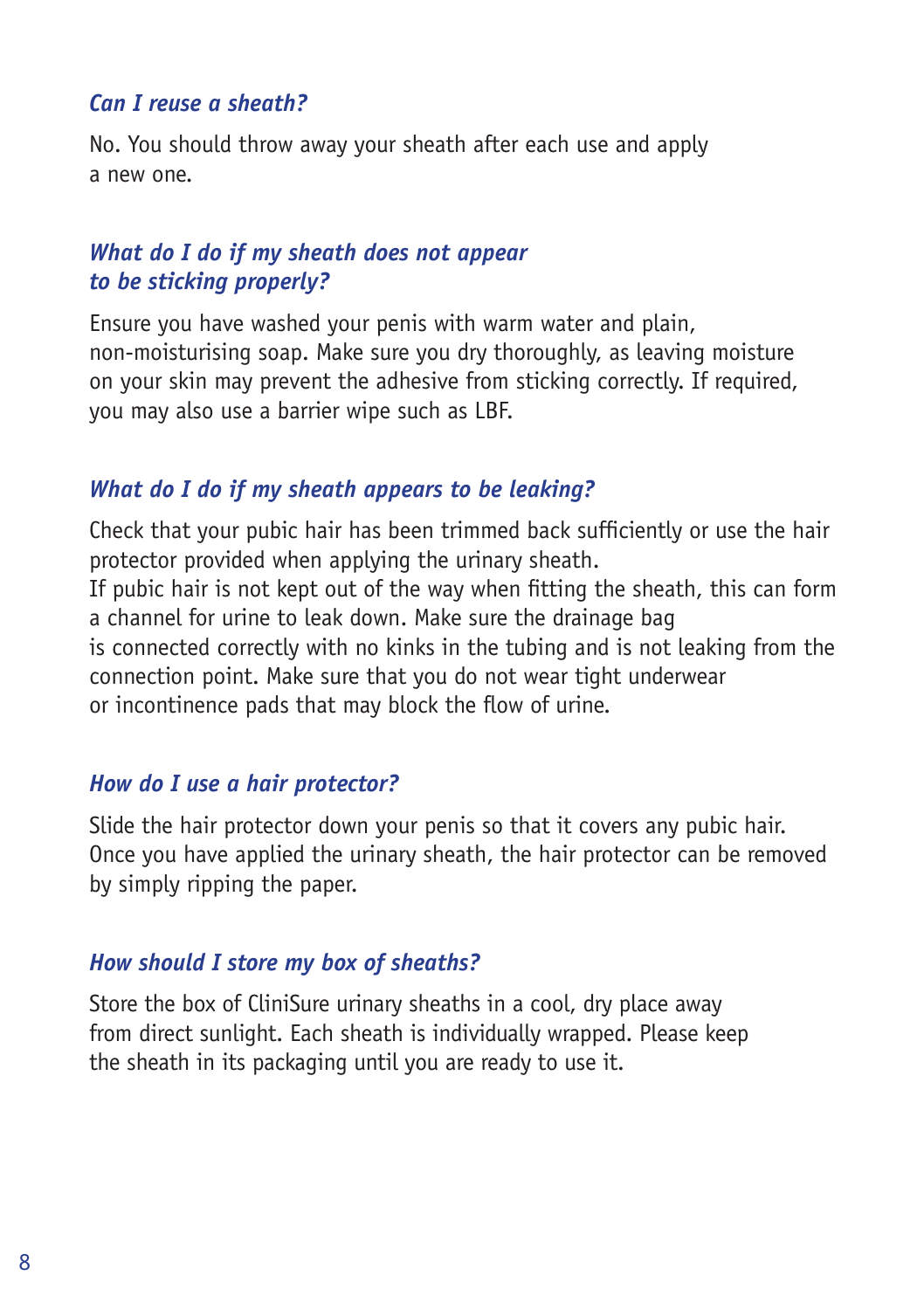# <span id="page-8-0"></span>**Ordering information**

| <b>Standard</b>  |                |                  |                        |  |  |
|------------------|----------------|------------------|------------------------|--|--|
| <b>Quantity</b>  | <b>Colour</b>  | <b>Size</b>      | <b>Product</b><br>Code |  |  |
| Box of 30        | $\blacksquare$ | 24mm             | <b>CS24S</b>           |  |  |
| Box of 30        | $\bullet$      | 28 <sub>mm</sub> | <b>CS28S</b>           |  |  |
| Box of 30        | œ              | 31mm             | <b>CS31S</b>           |  |  |
| Box of 30        |                | 35 <sub>mm</sub> | <b>CS35S</b>           |  |  |
| Box of 30        |                | 40mm             | CS40S                  |  |  |
| Pop On           |                |                  |                        |  |  |
| <b>Quantity</b>  | <b>Colour</b>  | <b>Size</b>      | <b>Product</b><br>Code |  |  |
| Box of 30        |                | 24mm             | CS24P                  |  |  |
| Box of 30        | $\bullet$      | 28mm             | CS28P                  |  |  |
| Box of 30        | m.             | 31mm             | CS31P                  |  |  |
| Box of 30        | $\blacksquare$ | 35 <sub>mm</sub> | CS35P                  |  |  |
| Box of 30        |                | 40mm             | CS40P                  |  |  |
| <b>Wide Band</b> |                |                  |                        |  |  |
| <b>Quantity</b>  | <b>Colour</b>  | <b>Size</b>      | <b>Product</b><br>Code |  |  |
| Box of 30        |                | 24mm             | <b>CS24W</b>           |  |  |
| Box of 30        | $\bullet$      | 28mm             | <b>CS28W</b>           |  |  |
| Box of 30        |                | 31mm             | <b>CS31W</b>           |  |  |
| Box of 30        | m.             | 35mm             | <b>CS35W</b>           |  |  |
| Box of 30        |                | 40mm             | <b>CS40W</b>           |  |  |

To order or try a sample please call the CliniMed Careline on **0800 036 0100** For further information please visit: **www.clinimed.co.uk**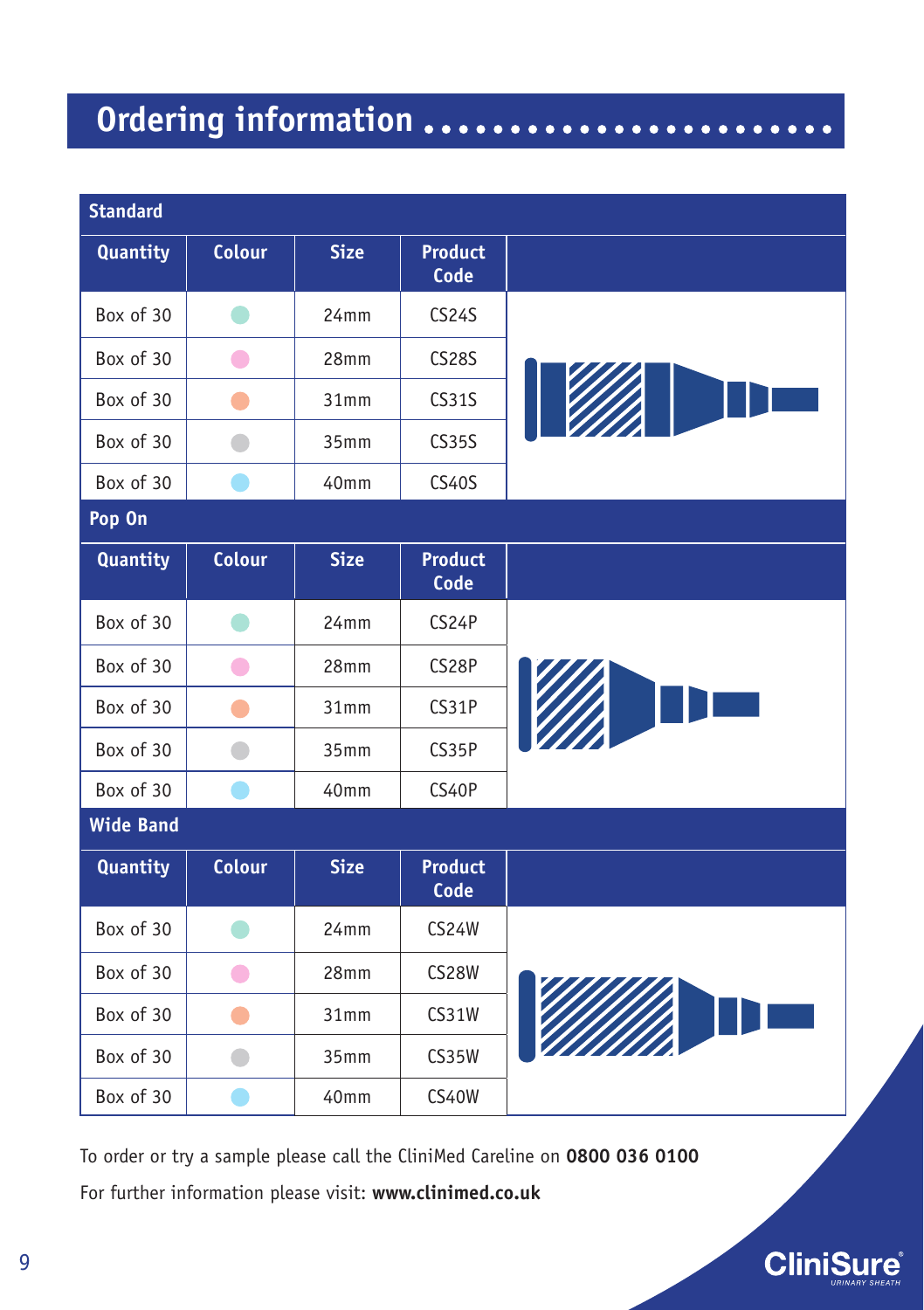### <span id="page-9-0"></span>**SecuriCare home delivery service**

SecuriCare's home delivery service ensures you receive the products you want, when you need them. As a SecuriCare customer, you'll receive a personalised service tailored to you as well as a range of complimentary items to support your daily continence care routine.



# We deliver...

- Free home delivery service for your prescription continence products
- 1-hour delivery window with text message reminder so you don't have to wait in all day
- PharmaCare, SecuriCare's in-house pharmacy, can deliver all your prescription medicines along with your products in one convenient package
- Simple ordering via Freephone, email, online, text or post
- Extended opening hours: Mon Fri, 7:45am 9pm
- EPS (Electronic Prescription Service) your prescription is sent to us electronically, saving time\*

\*With GP consent

# It's easy to join



Call 0800 585 125



**Email** info@securicaremedical.co.uk

**Online** at www.securicaremedical.co.uk

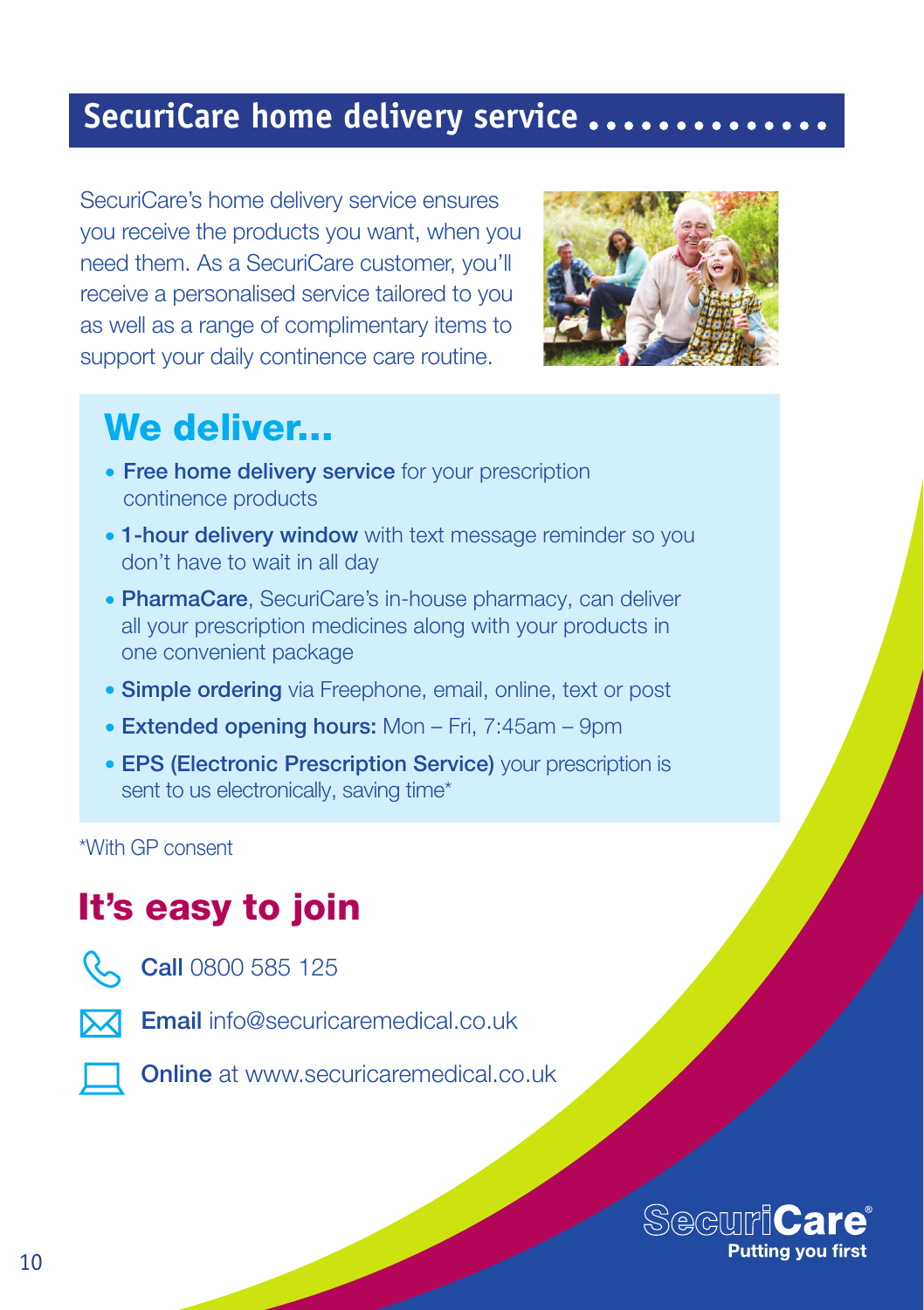### <span id="page-10-0"></span>**About the CliniSure range**



At CliniMed, we work hard to ensure that our products are environmentally friendly. We have made the outer packaging of CliniSure urinary sheaths as small as possible to minimise the amount of cardboard used, and we have removed the use of plastic where possible. The individual sheath packets are recyclable, along with the box, instructions for use and measuring guide.



The CliniSure range has been designed with value in mind, so you can be sure that you are using a product that could help the NHS keep costs low and care for even more people.